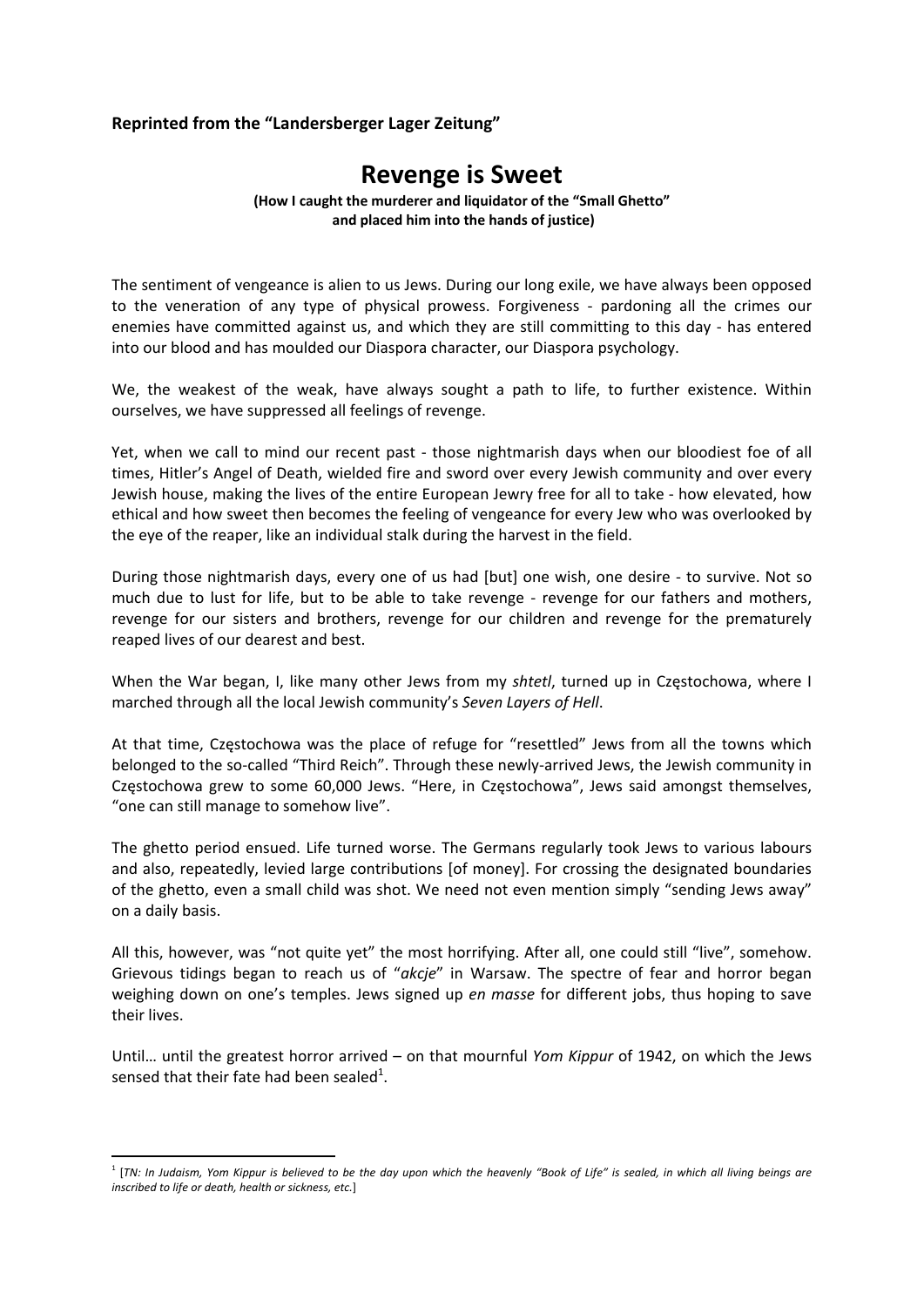On the morning after *Yom Kippur*, we saw ourselves enclosed by entire hordes of SS men and Ukrainians. The *akcja* in Częstochowa had begun. This tragic masquerade continued for three weeks. For three weeks, the infamous bloodhound<sup>2</sup> Degenhardt wove his "famous stick" about - left and right. This denoted "*Who will live and who will die*…<sup>3</sup> "

Some 60,000 Jews - men and women, children and elderly - then "paraded past" the clique of dogs, serpents and locusts that ruled over our lives. We felt powerless. It seemed as if heaven and earth had united against us.

As I went in this manner to the slaughter, I looked into the eyes of those very murderers, who were burning with the lust to uproot us completely and, from the depths of my heart, I whispered a silent prayer, "*Riboino shel oilem* [Master of the Universe], grant me the great merit of wreaking vengeance upon these very bloodhounds".

Following the culling of the *akcja*, around 5,000 Jews remained alive - whom the German rulers turned into slaves. These were the times of the so-called "Small Ghetto".

From this "Small Ghetto", which was surrounded with barbed wire and guarded day and night by Ukrainians, Jews went out on a daily basis, under escort, to various factories and other [forms of forced] labour.

From time to time, "selections" took place. Here, a few Jews were shot, and there - the entire professional intelligentsia was taken to the cemetery, where every last one was shot. The Jews in the "Small Ghetto" sensed that this was not yet the last word of the German rulers. Something, Jews felt, was still hanging in the air – that they were still to face some hard trials to come.

There were some Jews who organised themselves in preparation for a desperate resistance. But this situation did not last long. Due to a Jewish informer and, partially, due to the irresponsibility of the young people from the so-called "partisans", word of the Jewish resistance reached German ears and, as always in such cases, it fell upon our own heads.

A hard line was taken against the Jews. In place of the "soft" and "tolerant" Zoppart, the two "famous" murderers, Laszynski and Köstner $4$  came.

It was said of Laszynski that he was the "proper butcher<sup>5</sup>". Amongst ourselves, in ghetto jargon, we commented that, for the slightest offense, he "snapped<sup>6</sup>".

Regarding Köstner, his right‐hand man, some Jews knew that, a couple of days earlier, before being appointed to take guardianship over us, he had dressed up in old civilian clothes, pretending to be a Jew from a camp, and came to H. Zajdman's coal storeroom with a sack to buy coal. To Zajdman, who already more or less knew his clientele, Köstner seemed suspicious. He therefore inquired of him for whom the coal was intended. Köstner, who spoke fluent Polish, presented him with a note from a Jewish *Arbeitseinsatz<sup>7</sup>* , complaining about the Jewish Police who was denouncing Jews to the Germans, and adding that he, himself, had been forced to leave another camp as a result of the

 $^2$  [TN: The term is used here and subsequently throughout the article in its primeval sense of a large hound trained to seek out the blood of a wounded beast of prey and to finish it off.]<br><sup>3</sup> [TN: Part of the "Unesanneh Tokef" prayer recited on the High Holidays.]

<sup>&</sup>lt;sup>4</sup> [TN: According to historical details kindly provided to us by Prof Dr hab. Jerzy Mizgalski, this individual's name was actually Heinrich **Köster** (aka **Kostorz**), and he was Hauptwachtmeister of the Schutzpolizei. He arrived in Częstochowa on 7<sup>th</sup> July 1940. Nevertheless, we have rendered his name throughout the Częstochowa Yizkor Books as it appears in the original texts – either as "Kessler" or "Köstner."]<br><sup>5</sup> [TN: In English in the original – "במשעל!"]<br><sup>6</sup> [TN: משתושה "re snaps/cracks"; ap

<sup>7</sup> [*TN: "Labour deployment"; a forced labour category of internment under the Nazi regime*.]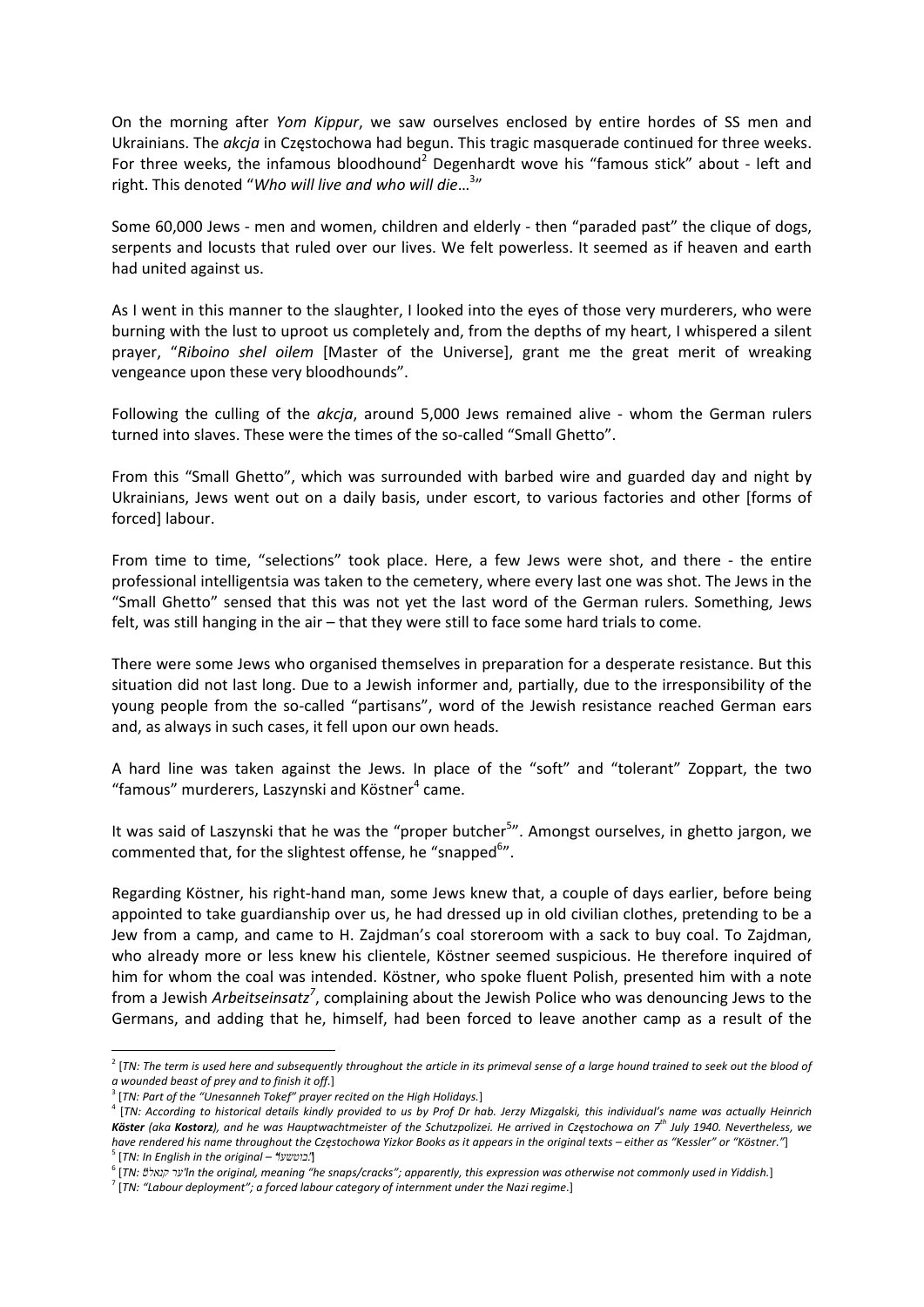Jewish Police's chicaneries. Köstner [then] approached the Jews of the ghetto kitchen, who were just then stocking up on coal, [and said] that he was wondering why the Jews were not forming - as in other cities ‐ any partisan group. The Jews, not realising with whom they were speaking, reassured Köstner that in Częstochowa, too, Jewish partisans were active.

And the Judgement of Sodom<sup>8</sup> ensued - the "Small Ghetto" was bloodily liquidated. A couple of hundred Jews were simply shot by the murderers. All the Jews, living in the three houses at ul. Nadrzeczna 84, 86 and 88, were shot under the pretext that the network of the rebellion had been there and with dynamite, they blew up the three aforementioned houses up into the air. Many Jews ‐ mainly children and old people ‐ were buried alive in the bunkers which had been built and in underground hiding places.

About 3,500 Jews emerged "whole" from this bloodied culling, whom the Germans imprisoned within the walls of two Częstochowa factories, naked and barefoot. There, the Jews were forced, under the worst conditions [not even] fit for a dog, to work hard and bitterly, receiving murderous beatings with great frequency. On the brink of despair, being subjected to disgrace and derision, each one clung with his teeth and nails to the bare, worthless life, with the hope of being able to wreak vengeance upon the greatest barbarians of all times.

Following Liberation, I was in Breslau [Wrocław] several times. Walking, by chance, down one of the busiest streets, ul. Mathias<sup>9</sup>, I was suddenly struck by the appearance of a passer-by, who was strolling in the company of an unknown woman. We walked [towards one another] until meeting face to face. We dodged past each other. In the blink of an eye, the thought "*This is him!*" flashed in my mind. I did not slacken off, [but] ran after him to see him once more face to face, and I was convinced that my visual recognition had not deceived me. As I passed by, I recognised him ‐ Köstner. I almost had an attack of madness. I truly could not contain myself. A deluge of thoughts flashed through my mind – "*Yes, this is him… Yes, this is me, the one who recognised him… This is my* dream - our dream... This is the highest vow, the most sacred oath... This is, indeed, our most ardent *and incandescent desire ‐ revenge!*"

These are no abstract words, nor a religious wish. We are no longer under the harrowing deadly fear of the German boot. How powerful is an experience ‐ a one‐time experience!

And he, my adversary, unaware of what is about to come upon him here, is strolling down the length of ul. Mathias, as if nothing had happened, in the company of a lady.

I observe him and, at the same time, look for a Jewish acquaintance to help me restrain Köstner. I find one. This is a Jew [named] Bocian, who was in the "Small Ghetto" in Częstochowa and had escaped. He knew Köstner well. Bocian, upon seeing Köstner, becomes inflamed. I now had a partner.

We do not yet wish to risk everything by approaching Köstner. We fear that he might break loose, Heaven forbid. We divide the roles. I observe [him] and Bocian runs to fetch more Jews ‐ *Częstochowers* ‐ who are living on that same ul. Mathias. Only once, I see Bocian approaching with a Jew, Lajzer Rozencwajg, whom I know from the Częstochowa ghetto, do I think, "*Now you are mine! Your fate has been sealed.*"

I approached Köstner and asked him if he was a German. Köstner, not yet suspecting the worst, replied in the affirmative. When I inquired of him whether he had been in Częstochowa, his tongue

 <sup>8</sup> [*TN: Viz. utter and indiscriminate destruction.*]

<sup>9</sup> [*TN: We believe this to be aleja Jana Matejki.*]